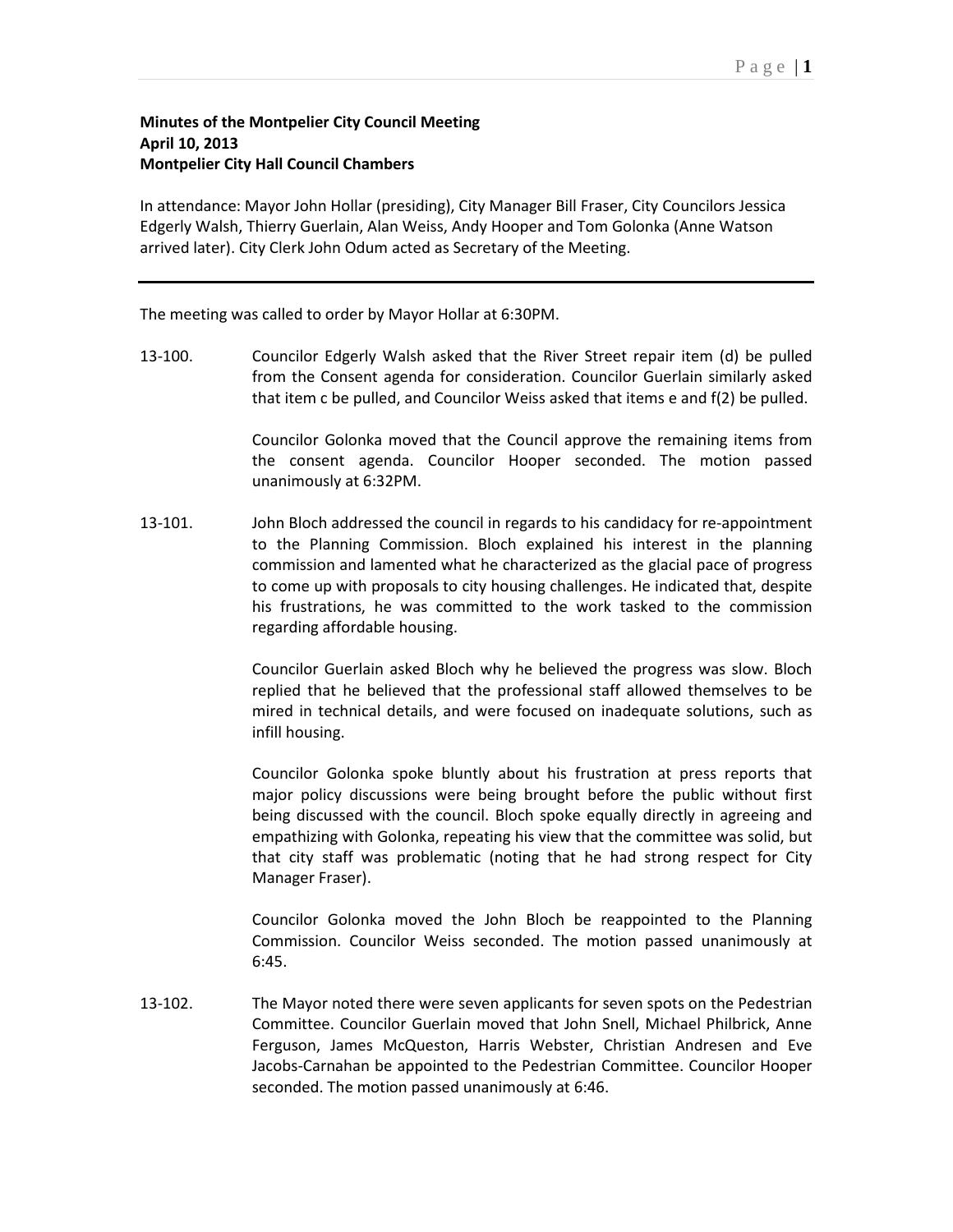13-103. In regards to the new Parking Committee, the Mayor noted, in this case, that there were more candidates than available spots. He reviewed the designated appointment slots, and indicated there were 4 applicants for the two citizen-atlarge positions.

> Richard Sheir addressed the Council, explaining his interest, and noting that he provided the impetus to creating the committee. Sheir focused on residential parking issues and indicated he would participate enthusiastically and completely.

> Councilor Guerlain moved that the Council enter executive session to discuss the Parking Committee appointment. Councilor Edgerly Walsh seconded the motion, which passed unanimously at 6:49PM.

Councilor Watson arrived at 6:53 and joined the Council in executive session.

At 6:58PM Councilor Guerlain moved that the Council return to open session. Councilor Edgerly Walsh seconded the motion, which carried unanimously.

Councilor Guerlain moved that Brian Cain, Richard Sheir, Thom Wood, Nolan Langwell, Diane Decoteau, Michael Clasen, and Andrew Brewer be appointed to the Parking Committee. Councilor Hooper seconded the motion, which carried unanimously without further discussion at 6:59.

Mayor Hollar noted that the GMTA had offered to provide staff support to the Parking Committee.

- 13-104. Councilor Weiss moved that John Snell be appointed to the tree board, with a direction to staff to readvertise for the remaining position. Councilor Hooper seconded. The motion passed unanimously at 7:00 PM.
- 13-105. The Mayor opened the second public hearing for a proposed amendment to the City's Code of Ordinances, Chapter 10, Motor Vehicles and Traffic, Article VII. Parking and Parking Meter Zones, Sec. 10-716. PARKING PROHIBITED adding the following:

(o) Hubbard Street. Parking is hereby prohibited on the east side of Hubbard Street from East State Street to Marvin Street, and on the west side of Hubbard Street from the Park Avenue curb line southerly for a distance of 50 feet; and also on the westerly side for a distance of one hundred seventy-eight (178) feet northerly from the curb line intersection with East State Street, said point being sixty-six (66) feet northerly of the driveway to number 58 East State Street. Parking is also prohibited on the easterly side of Hubbard Street from its curb line intersection with Barre Street northerly for a distance of fifty (50) feet; and beginning at a point located two hundred twenty (220) feet from the curb line intersection of Barre Street and extending in a northeasterly direction for a distance of two hundred eighty (280) feet;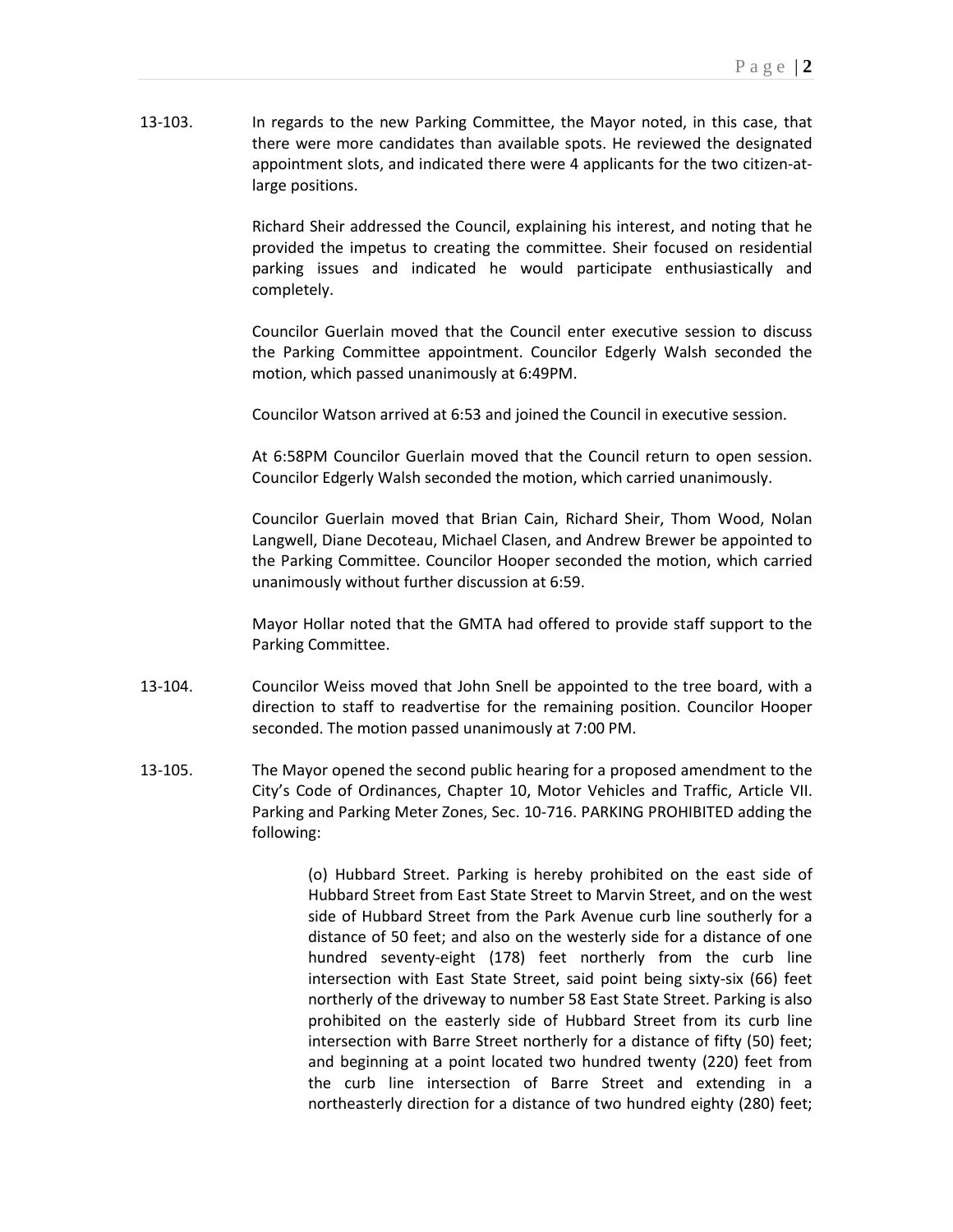and parking is prohibited on the westerly side of Hubbard Street from its curb line intersection with Barre Street northerly for a distance of ninety (90) feet; and on the westerly side from the curb line intersection of East State Street southerly for a distance of thirty-three feet (33').

When there was no public comment, the City Manager followed up on Councilor Guerlain's question from the previous meeting as to whether or not additional spaces could be added on lower East State Street (at the previous meeting, Chief Facos had suggested that there may be width issues prohibiting new spaces). Guerlain indicated he had paced out the width himself, and it was consistent with the rest of the street.

Councilor Guerlain moved approval of the ordinance change, and was seconded by Councilor Edgerly Walsh. The motion passed unanimously at 7:02.

13-106. Councilor Golonka explained why he and Councilor Weiss preferred to postpone the second public hearing (for a proposed amendment to the City's Code of Ordinances, Chapter 4, Building Regulations, Article 11, Codes - §201-4. AMENDMENTS relating to fire prevention) to a later date so there could be a more comprehensive discussion on the ordinance.

> Councilor Golonka moved to table the second public hearing until May 8. Councilor Edgerly Walsh seconded. The motion passed unanimously at 7:04.

13-107. Gwen Hallsmith and Kevin Casey of the city Planning and Development Department were joined at the table before the Council by Sam Anderson (Executive Director of the Central Vermont Community Development Center) and Darren Winham, who has consulted on creating local development corporations (LDCs) in Barre and Waterbury. Anderson and Winham were present to promote and explain the potential benefits to the city of a similar LDC model for economic development, and its associated strategic plan and relationship to the Central Vermont Community Development Center.

> Councilor Edgerly Walsh asked for details about the Waterbury association, noting that she works in Waterbury.

> Councilor Hooper asked about the LDC's budgets under the model. Winham explained that there was a salary for a professional employee, that there could be money for marketing, and expenses (he noted that in Barre they had consistently come in under budget).

> Councilor Weiss asked about the professional working definition of "economic development." Winham replied that, to him, it meant increasing the grand list, creating jobs, and improving the business community. He shared an anecdote illustrating his point.

> Anderson added that economic development touches on a myriad of other community issues, and cited her good working relationship with Winham.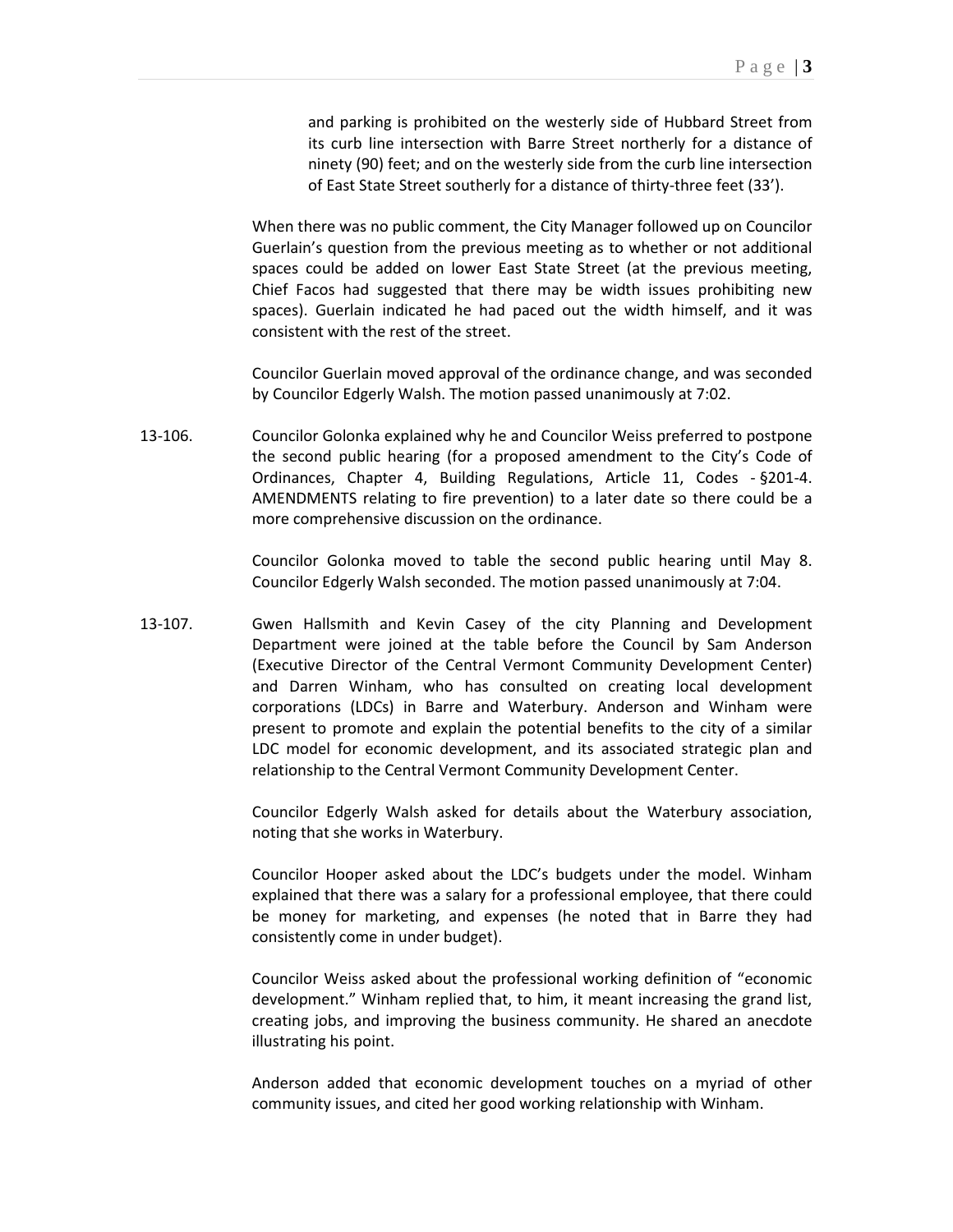Responding to questioning from Hollar and Edgerly Walsh, Winham explained that the advantages to outsourcing economic development to such an association (noting that if economic development is undertaken by city staff, a specialist in the field should be hired to run it) are that it can sidestep inherent business/government tensions and cited examples of conflicts during his work with Barre.

Councilor Watson asked to hear from Hallsmith and Casey regarding potential overlaps and synergies (including with Montpelier Alive). Winham explained that Montpelier Alive was a designated-downtown supporting entity which limits its role, but that he would make it a partner in the process.

Hallsmith cited her memo distinguishing community and economic development, noting the department's role as primary community development agent. She noted that, narrowly speaking, the economic development point person in Montpelier had been the Assistant Manager. She did feel, from looking at Randolph's LDC, that there could be duplication of effort and that much of the economic development work such an association would perform could be done in-house, referencing Mr. Casey's experience in the field.

Casey recounted some of his current community development work, noting what is done well in house. He indicated that he would be more than happy to focus on business retention and recruitment, agreeing with Hallsmith that there had been a push for such a focus from staff last fall.

Councilor Weiss suggested that the good economic development that had been done in recent years was not adequately trumpeted and credited, citing a long list of accomplishments.

Councilor Guerlain suggested that Weiss's list of economic development successes were slanted towards public-driven development that doesn't grow the grand list, which he felt should be a priority.

Councilor Guerlain and City Manager Fraser disagreed on the value of the Stone Cutter's Way development in the overall development paradigm, with Fraser casting it as a good example of public-driven development that created private sector opportunities. Guerlain clarified his view to state the opinion that the city hasn't done a strong job in this regard recently. Fraser indicated that the more recent priorities of the Council had been in a different direction.

Councilor Golonka wondered why Montpelier was often overlooked by commercial developers. Winham responded that he was in no way critical of Montpelier's efforts, noting that Montpelier, Barre and Waterbury were too distinctive to be in true competition for development. Anderson agreed that the discussion was about what additional could be done, rather than what is being done wrong.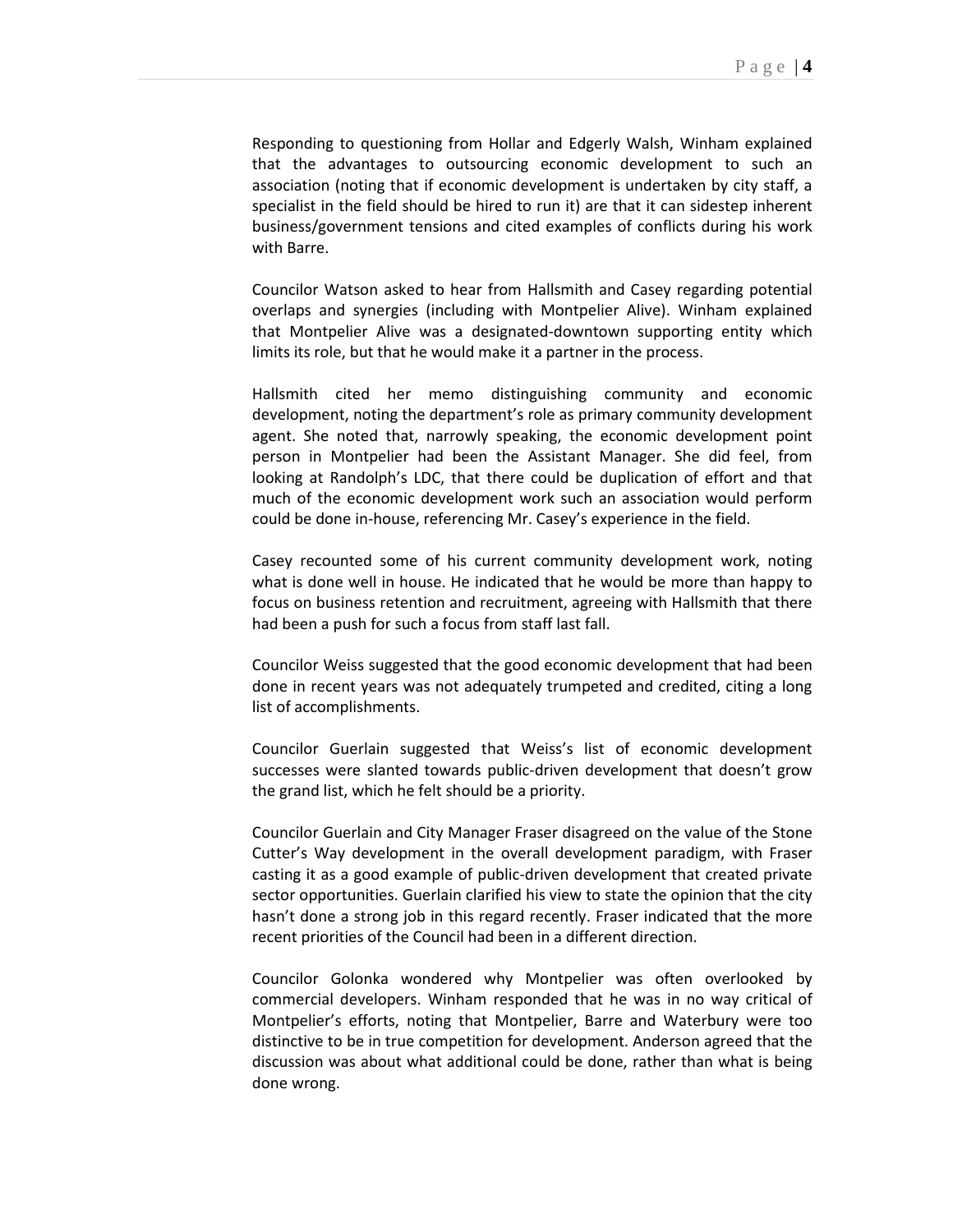Hallsmith explained what made Montpelier unique from the surrounding communities, and why housing has been focused on as a priority rather than job creation.

At Councilor Edgerly Walsh's questioning, Anderson noted there were funds that an external body could leverage that the city couldn't, and that an LDC would be a connective partner between her organization and the local economic development process. Winham highlighted the advantages of bringing in a diverse board with different expertise into the process formally.

Councilor Guerlain felt that Hallsmith's comments about a city job surplus (as measured against the housing supply) and the associated need for additional housing, supported an argument to externalize the economic development process through an LDC, as he believed her perspective was suggestive of a public-bound bias in city hall.

Councilor Weiss dismissed much of the rhetoric of development, expressing the opinion that many of the visitors to the city being drawn in by colleges, the Mountaineers, and the like were not being reached out to.

Winham said he believed that Montpelier Alive was doing a good job promoting the city. Councilor Weiss disagreed.

At Councilor Weiss's questioning, Winham suggested that a \$45-65,000 salary commitment would support an LDC director. He noted that, in his experience, the relationship between LDCs and city departments were not adversarial.

City Manager Fraser asked about the processes for choosing the boards in LDCs in other towns. Winham explained that there were different approaches, and that he had vetted applicants as an outside entity.

Fraser also asked about funding sources in Barre, and whether or not the LDCs take the leads in development projects or simply support them. He also asked about metrics of success. Winham explained the reporting process he had used, as well as noting the close confidential working relationship required with City Managers. Anderson noted the board's strict conflict of interest and confidentiality agreements.

Hallsmith asked how organizations that serve multiple municipalities work, so that one municipality doesn't inadvertently harm another one. Anderson touched on the CVDCs process, while Hallsmith was specifically interested in the process in Cabot.

- 13-108. The Council decided to hold off on the goals discussion. A five minute break was called for by the mayor. The Council resumed at 8:17 PM.
- 13-100. Consent agenda item 3c was taken from the table. Councilor Guerlain wondered why potential customers needed help or incentives to connect. Fraser explained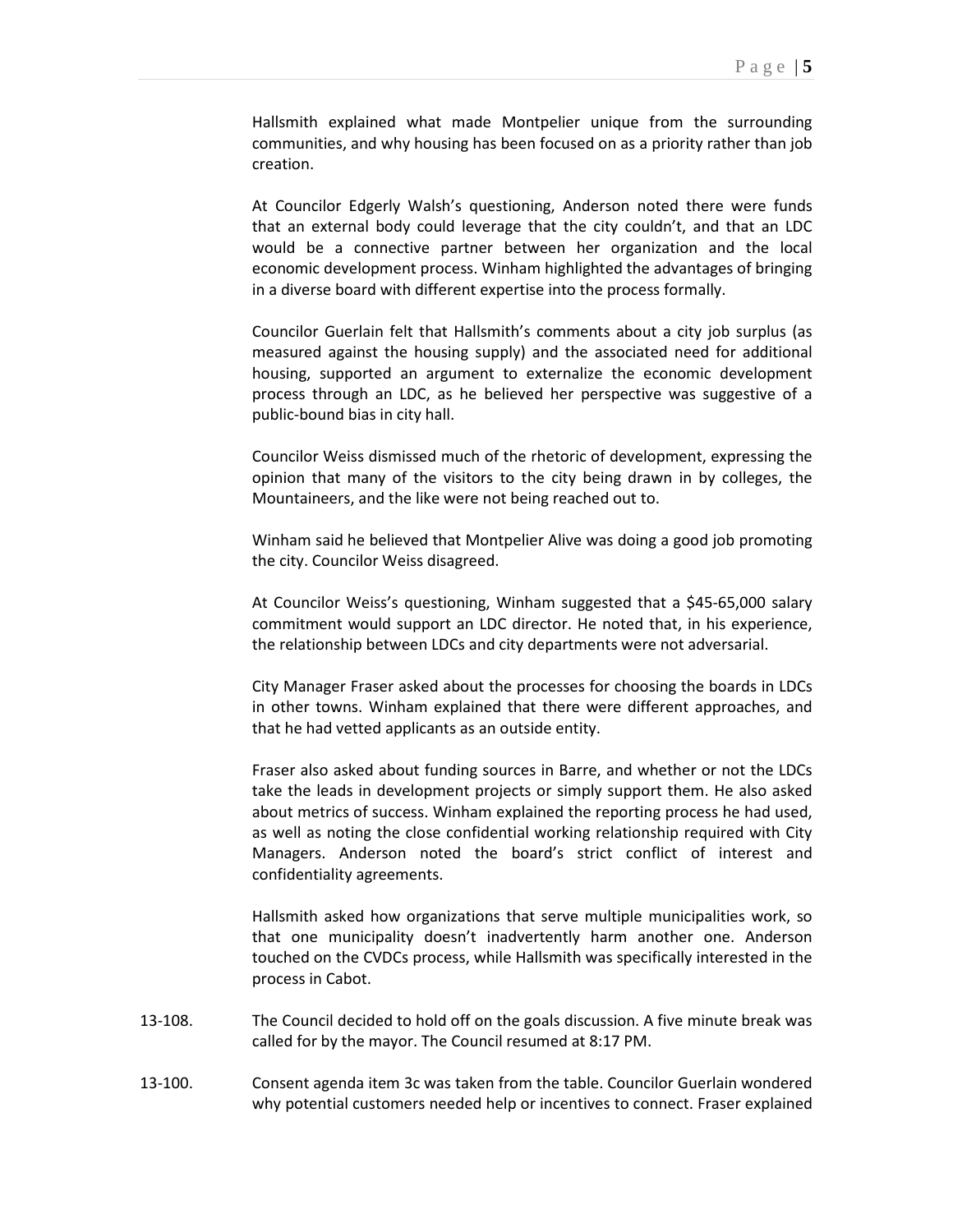this was paperwork for a decision the Council made last year, explaining that it was simply a way to make it easier for some customers to make the transition.

Councilor Weiss asked about the \$50k the city had to put up for the reserve. City Manager Fraser explained it was part of a standard loss reserve process. Guerlain asked about options in the event of a loss.

Golonka asked about reconciling the money and whether it could be charged to the project. Fraser indicated he had already designated it to the project.

On item d, Councilor Edgerly Walsh wanted clarification as to whether it was an emergency expenditure that was distinct from the normal construction budget. Fraser indicated it was.

On item 3e – Weiss asked about Montpelier Alive's July  $4<sup>th</sup>$  contingencies if district heat construction caused problems. Fraser indicated there wasn't a specific plan, but that there shouldn't be a conflict.

On item f2 – Weiss asked for clarification on the Skinny Pancake request. Councilor Edgerly Walsh noted that it was a broad time request that exceeded their normal business hours. Weiss was concerned that it set a bad example and urged the Council not to grant the freedom to serve alcoholic beverages over such a timeframe.

Councilor Guerlain moved approval of all outstanding consent agenda items. Councilor Edgerly Walsh seconded. The motion passed 5-0 at 8:26, with Councilor Weiss abstaining.

13-109. Guerlain asked that the park committee minutes designate participants by more than just first names. He also asked whether Carr Lot funds were threatened by the federal "sequester." Hollar indicated that a contract had to be in place by September or the money would be forfeit.

> Guerlain noted that a constituent reported to him that the recent sewage spill was characterized very differently on WCAX than in the Bridge. He asked for absolute numbers. Fraser indicated he could supply the numbers, and noted that the WCAX reported numbers came from an advocacy group, and that the city disputed their estimates. He detailed the process of discovering and responding to the spill.

> Councilor Guerlain asked that more detailed reporting on incidents like this arrive to councilors more quickly. Councilor Golonka asked whether the city could face enforcement action from the state over the spill (Fraser indicated he expected none).

> Councilor Watson asked how much the city typically spends on environmental fines. Fraser replied that it was very little, only citing one failure to report over a flow issue that amounted to a \$17,000 fine.